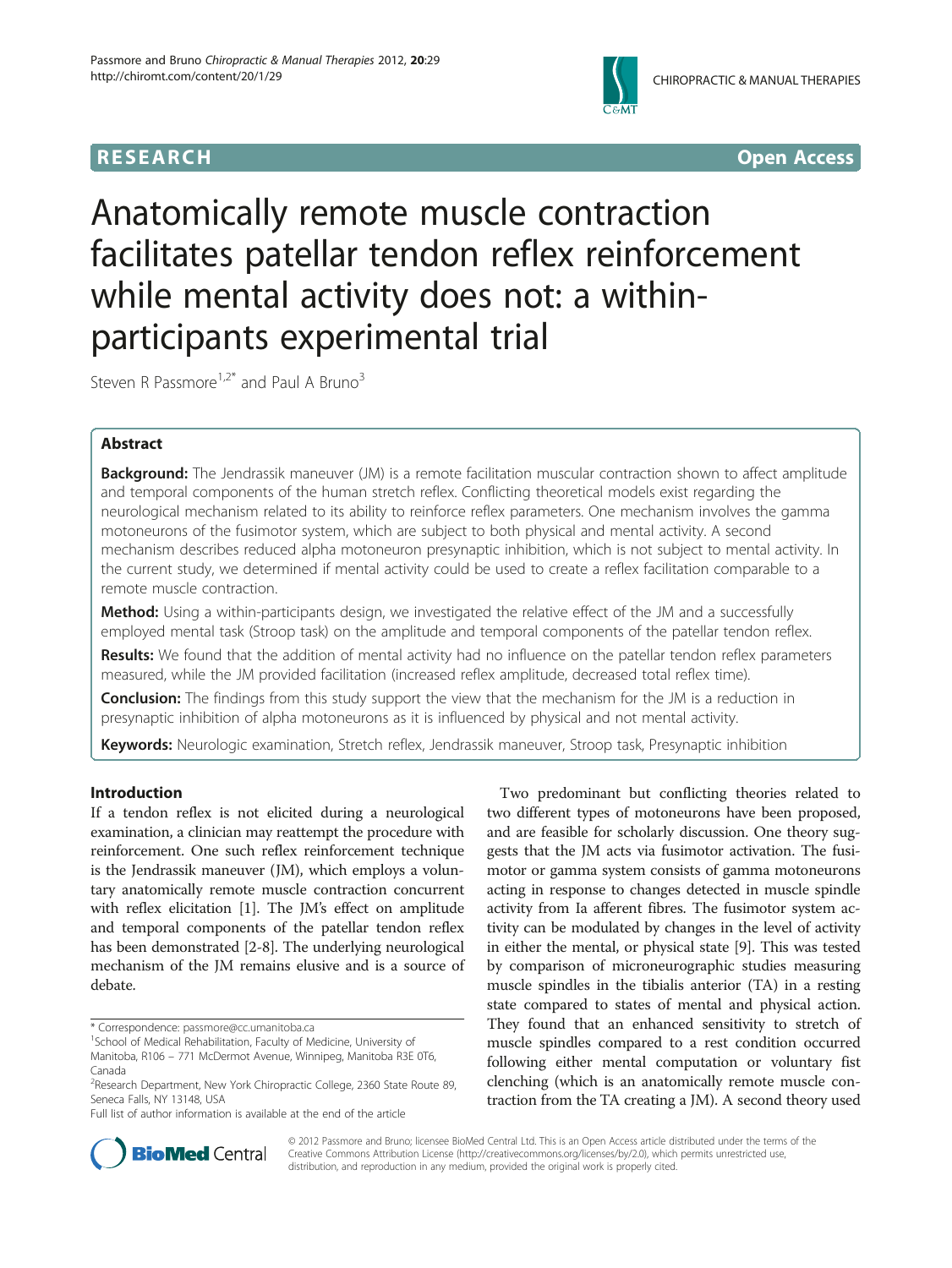to explain the JM is a reduction in presynaptic inhibition (PSI) of alpha motoneurons by Ia afferents. Hultborn, Meunier, Pierrot-Deseilligny, and Shindo [[10](#page-6-0)] found that a focused muscle contraction decreases PSI. Zehr and Stein [[11](#page-6-0)] presented a background electrical stimulation of the common peroneal nerve, which created a 10% contraction of the soleus muscle (increased PSI) intended to create reflex inhibition. On separate trials that utilized a JM by asking participants to clench their teeth, and pull their interlocked fingers away from each other, a context for reflex facilitation was created. A linear summation/ cancellation effect was noted when both an induced background contraction, and a JM were utilized in tandem. Zehr and Stein [\[11](#page-6-0)] determined that the equilibrium between factors that increase or decrease PSI may serve as the mechanism for the JM. Both theories have been challenged [\[12\]](#page-6-0), but not completely refuted, particularly since the fusimotor system can operate independently of the alpha motor system [\[9](#page-6-0)]. A third theory that the JM is a direct facilitation of alpha motoneurons has been largely dismissed [\[13\]](#page-6-0).

A Stroop task (ST) is considered the gold standard measure of attention [\[14](#page-6-0)]. The traditional Stroop colour naming paradigm requires the participant to identify either the word presented (which is a colour), or the colour of the font the word is presented in [\[15](#page-6-0)]. The potential for interference arises when the semantic meaning of the word differs from the colour of the font and the participant must make a response decision. For example, if the word "BLUE" was presented in a red font, such a context is incongruent. It is a cognitive task that requires a participant to utilize both their working memory, and endogenous attentional focus in order to respond correctly [[16](#page-6-0)]. A ST is commonly employed as a secondary task added to a primary motor task condition, creating a dual task situation. The dual task condition frequently results in a decrement in performance of the primary task [\[17,18\]](#page-6-0). For example, performing a ST while attempting to execute a rapid voluntary step in response to a tap cue on the heel (dual task condition) led to longer step initiation times in younger and older adults compared to executing the step response alone (primary task condition) [[17\]](#page-6-0). Performing a ST while walking on a level surface (dual task condition) led to changes in the balance control strategies of younger and older adults (e.g. decreased walking velocity, decreased step length) compared to walking alone (primary task condition) [\[18](#page-6-0)].

In the current study, we determined if mental activity could be used to create a reflex facilitation comparable to a voluntary remote muscle contraction (JM). Specifically, we employed a mental task of sufficient complexity to capture attention that also required a cognitive decision (Stroop task). If no difference was found between the mental task and the traditional motoric JM task on

reflex parameters, but both created reflex facilitation compared to a rest condition, it would indicate that fusimotor activation was a probable mechanism for the JM. The mechanism would be indicated since fusimotor activation is known to be impacted by both mental and physical activity. In contrast, if only the JM condition enhanced reflex parameters, support would be provided for the theory that the JM is a reduction in PSI of alpha motoneurons by Ia afferents, which is influenced by physical and not mental activity.

# Method

## **Participants**

In a within-participants design, 18 healthy adult volunteers (13 females) with a mean age of 29.2 years  $(SD = 4.2)$ were recruited for the study. All participants were naïve to the purpose of the study. A priori exclusion criteria included: adults over 35 years of age, pregnancy, history of debilitating injury within the previous three months, history of injury or surgery to the right knee, history of a spinal arthritic disorder, history of lumbar nerve root compression (e.g. intervertebral disc herniation), and history of a central/peripheral nervous system or neuromuscular disorder. Two participants were later excluded, one for colour-blindness and another who misunderstood the ST instructions, leaving 16 participants for final analysis. All participants provided written informed consent. The study was approved by the University of Regina Research Ethics Board.

# Procedures

Participants were seated with their hips and knees in 90° of flexion, at a height where their feet could not touch the ground [\[3,5,6,19\]](#page-6-0). A series of taps was delivered to the right patellar tendon. Two blocks of 10 taps (20 total taps) [[20](#page-6-0)] were elicited for each of the following conditions: (1) Rest – participants were asked to sit as relaxed as possible; (2)  $JM$  – participants attempted to pull their interlocked fingers apart with maximum effort [[3](#page-6-0),[8\]](#page-6-0); and (3) ST – participants performed a block of 12 Stroop colourword test trials on a laptop monitor [[14,15](#page-6-0)]. The condition order was randomly assigned for each participant to control for order effects and possible habituation in reflex responses over time. To maximize comfort and minimize muscle fatigue, 2–3 minute rest periods occurred between blocks. To minimize anticipatory responses, variable intertap intervals of 10–20 seconds were used [[21](#page-6-0)].

Each block of ST trials consisted of 4 neutral, 4 congruent, and 4 incongruent scenarios, which were presented in a random order. At a random point during each block of 12 trials, a single tap was delivered to the patellar tendon. Participants placed their middle and index fingers on keyboard letters  $q$ ,  $e$ ,  $i$ , and  $p$ . The keyboard letters had coloured stickers indicating red, green, orange, and blue,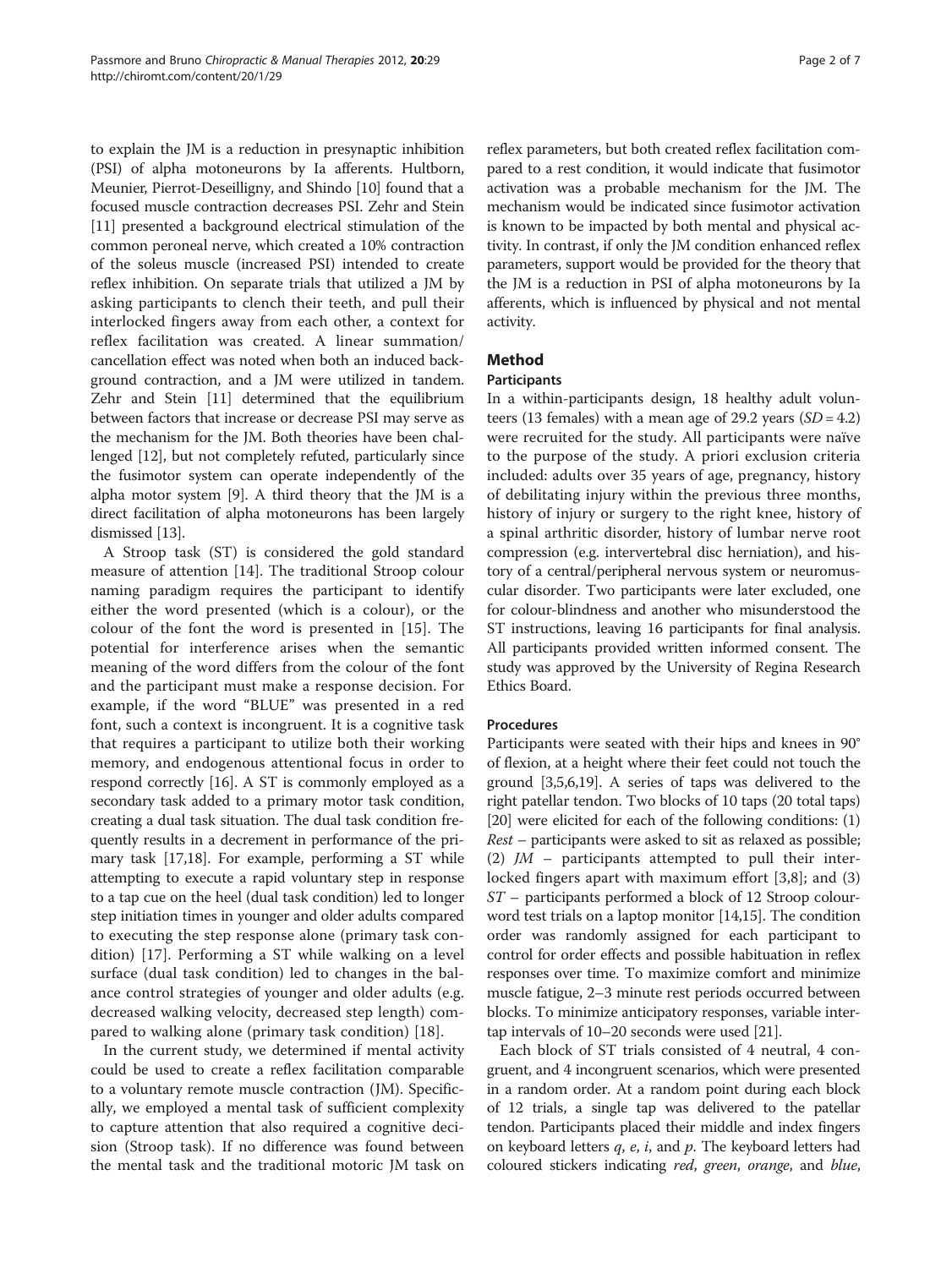respectively. Participants were asked to respond to the colour of the font presented as quickly and accurately as possible. Neutral trials required a response to the letters XXXX. In the congruent trials, the word and colour font presented were the same (e.g. BLUE in a blue font). In the incongruent trials, the word and colour presented were not the same (e.g. BLUE in an orange font). For each Stroop trial a fixation symbol  $(\#)$  was presented (250 ms) in the middle of the screen, followed by a post-fixation interval (900 ms) and stimulus presentation (100 ms). An infinite duration was allowed for the participant to respond. After selecting their response, an inter-trial blank screen interval was presented (1000 ms) before the next trial began. To familiarize participants with the task, each participant completed 2–3 practice blocks of ST trials that were performed without concurrent reflex delivery. All ST trial presentations and response recordings were performed using custom E-prime 2.0 software (Psychology Software Tools Inc., Sharpsburg, PA).

#### Experimental apparatus and equipment

A custom-built pneumatic tendon tapper (Figure 1A) was used to keep the amplitude, pressure, and location of the taps constant due to a demonstrated relationship between stimulus strength and reflex amplitude [\[22,23](#page-6-0)]. The device consisted of a reflex hammer head mounted on the tip of a pneumatic piston driven by an air compressor. The compressor maintained a tapping pressure of 75 psi and was triggered by a manual switch. The person who triggered the manual switch stood behind the participant to prevent him/her from detecting visual cues related to switch activation. The tapper system was attached to a stand with adjustable height, allowing the hammer to be set at an appropriate level for each participant. A mercury switch mounted on the hammer head (Figure 1B) was triggered when the piston reached its end point (i.e. its impact with the patellar tendon). A microswitch mounted behind the participant's heel (Figure 1C) recorded the participant's reflex movement response onset (i.e. the heel leaving the switch). Switch onsets were recorded with millisecond precision using custom E-prime 2.0 software (Psychology Software Tools Inc., Sharpsburg, PA).

The skin over the participant's right distal thigh and right patella was shaved (if necessary) and swabbed with alcohol. A DE-2.3 Single Differential Surface Electroymyography (EMG) Sensor (DelSys Inc., Boston, MA) was attached to the skin in the midline of the thigh 5 cm proximal to the superior patellar margin (Figure 1D). The sensor's two parallel Ag bars (10 mm in length, 1 mm in diameter, spaced 10 mm apart) were oriented perpendicular to the underlying rectus femoris muscle fibres. A reference electrode was attached to the skin over the patella. During each repetition, raw surface EMG activity



Custom-built pneumatic device that delivered the patellar tendon taps. **B**) Mercury switch mounted to the tapper. C) Microswitch mounted behind the participant's heel. D) Surface electromyography sensor.

was detected, amplified (gain: 1000), bandpass filtered (20–450 Hz), A-D converted (sampling rate: 2000 Hz), and recorded using a Myomonitor IV EMG System (DelSys Inc., Boston, MA).

A series of 5–10 practice taps were performed to ensure that the pressure level achieved consistent reflex responses while ensuring participant comfort.

#### Dependent variables

Dependent variables for the three conditions (rest, JM, ST) included total reflex time (TRT) and reflex amplitude. TRT was the time (ms) difference between the onsets of the two switches (i.e. between the impact of the hammer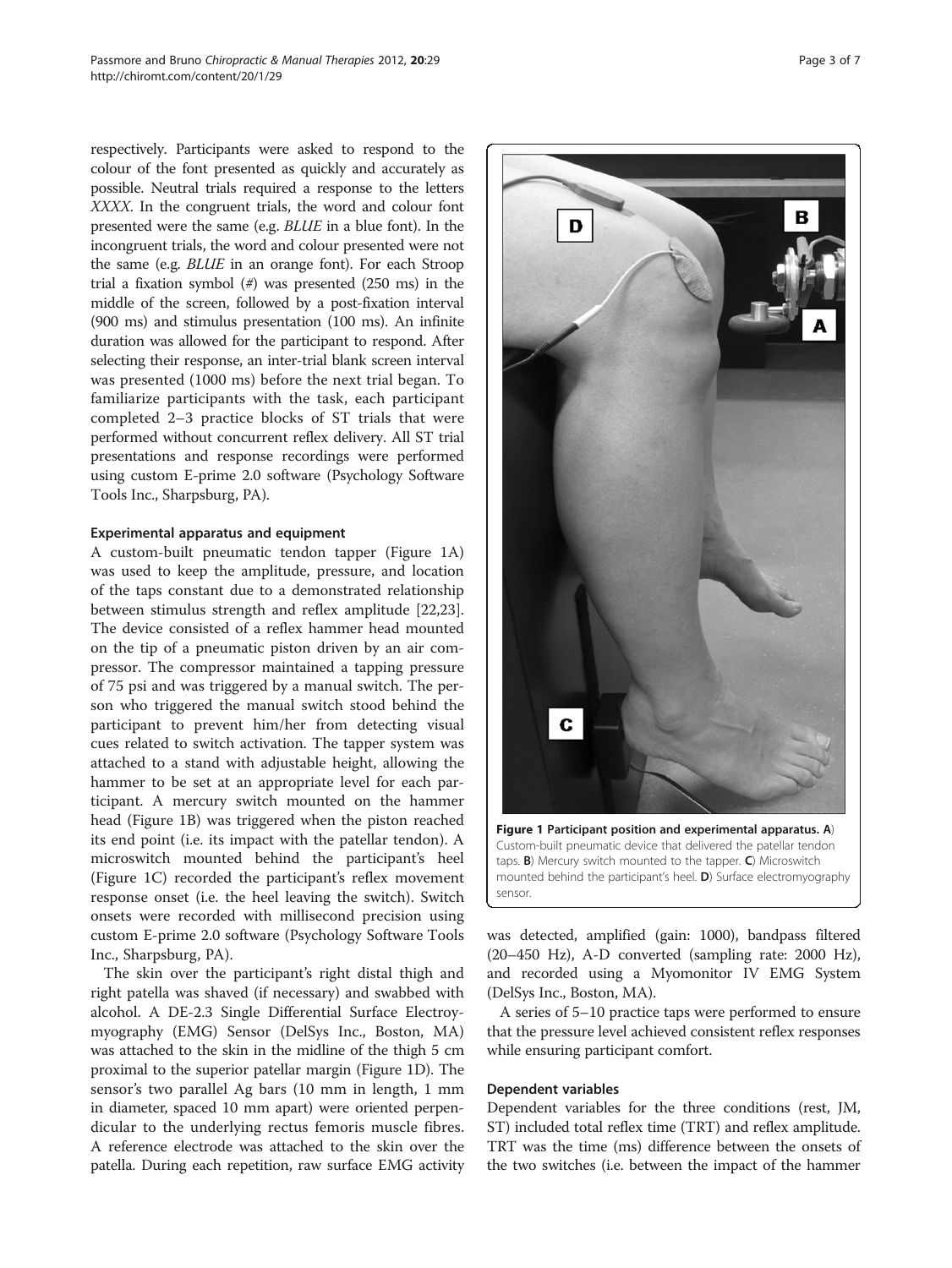head and the onset of heel movement) for each tap [[3,5](#page-6-0),[6,19](#page-6-0)]. Reflex amplitude was the peak-to-peak amplitude  $(\mu V)$  of the EMG response to each tap  $[8,22-25]$  $[8,22-25]$ . This was calculated for each repetition with EMGworks Analysis 4.0 software (DelSys Inc., Boston, MA). To minimize bias, the investigator who performed the EMG data analysis was blinded to the condition of the set being analyzed.

Additional dependant variables for ST trials included reaction time and response accuracy. Reaction time was the time (ms) difference between the word stimulus presentation and the response initiation. Response accuracy was the percent correct in each ST category (neutral, congruent, incongruent).

### Statistical analysis

All recorded dependent variables were measured on interval, and not nominal or ordinal scales. As a result all analyses were conducted using parametric statistical testing. For each participant, the truncated mean TRT, reflex amplitude, and reaction time (ST trials) were calculated for each condition/category. Truncation involved removal of any outlier data points beyond 2 SD from the mean calculated for the total number of repetitions/trials performed for the condition/category. Means were compared across conditions via one-way repeated measures ANOVA models with a 1(participant) x 3(condition/category) design using

Table 1 Mean total reflex times and reflex amplitudes of the three conditions  $(n = 16)$ 

|           | Total reflex time (ms) | Reflex amplitude $(\mu V)$ |  |  |
|-----------|------------------------|----------------------------|--|--|
| Condition | M (SE)                 | M (SE)                     |  |  |
| Rest      | 117.1(11.5)            | 256.0 (77.7)               |  |  |
| JM        | $83.1 (4.5)^*$         | 500.7 (94.6)*              |  |  |
| <b>ST</b> | 130.1 (13.3)           | 265.9 (68.2)               |  |  |

\*Statistically significant differences between Jendrassik maneuver (JM) and rest, and JM and Stroop task (ST).

SPSS 15.0 software (LEAD Technologies Inc, Charlotte, NC). Greenhouse-Geisser corrected degrees of freedom were used in cases of violated sphericity with corrected degrees of freedom and appropriate epsilon values reported. Post-hoc analyses were performed using Bonferroni pairwise comparisons, followed by Cohen's d to measure effect sizes.

### Results

### Tendon reflex parameters

For TRT, a significant main effect was found for condition,  $F(2,30) = 14.356$ ,  $\eta_p^2 = .489$ ,  $p < .001$ . Pair-wise comparison revealed significant differences between JM and rest conditions ( $d = .976$ ), and JM and ST conditions ( $d = 1.182$ ) (Figure 2 and Table 1).

For reflex amplitude, a significant main effect was found for condition,  $F(1.241,18.617) = 20.369$ ,  $\eta_p^2 = .576$ ,  $p < .001$ , where  $\epsilon$  = 0.621. Pair-wise comparison revealed significant differences between JM and rest conditions  $(d = .707)$ , and JM and ST conditions  $(d = .712)$  (Figure 3 and Table 1).

#### Stroop task (ST)

For reaction time, a significant main effect was found for task category,  $F(2,30) = 26.329$ ,  $\eta_p^2 = .637$ ,  $p < .001$ . Pairwise comparison revealed significant differences between incongruent and neutral categories  $(d = .648)$ , and incongruent and congruent categories  $(d = .660)$  (Figure [4](#page-4-0) and Table [2\)](#page-4-0). Regardless of category, all mean response accuracy scores exceeded 95% correct for each participant.

#### **Discussion**

Our finding that the JM significantly decreased the TRT and significantly increased the amplitude of the patellar tendon reflex (Figures 2 and 3) replicates previous results [\[3,5](#page-6-0)-[8,22-25](#page-6-0)]. A direct comparison of previouslyreported values for these outcomes is difficult due to the heterogeneity of methodology and apparatus between



<span id="page-3-0"></span>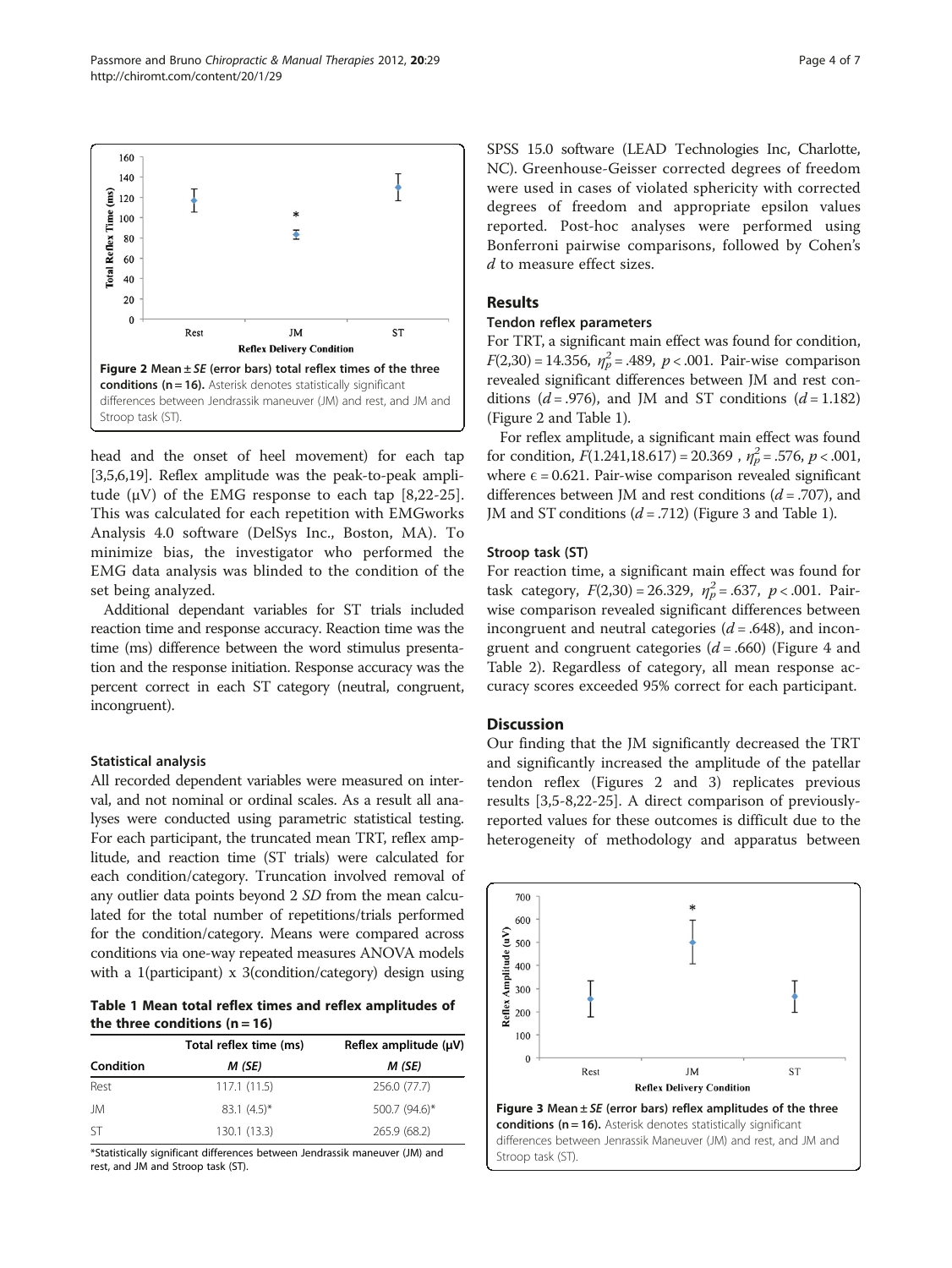studies. While the use of electronic switches on the hammer head and behind the participant's heel to define the TRT, and the peak-to-peak amplitude of the EMG response to the tendon tap to define the reflex amplitude, have been used in multiple studies (see 2.4 Dependent Variables), techniques incorporating the use of load cells [[2,26](#page-6-0)], electrogoniometers [\[27](#page-6-0)], or accelerometers [[28](#page-6-0)] have also been used to describe parameters of the patellar reflex. There are a sufficient number of studies with comparable methods to illustrate an informal comparison with our results. Such reported values for patellar tendon reflex TRT [\[3,5-7](#page-6-0)] and amplitude [\[7,8,22](#page-6-0)-[25](#page-6-0)] in representative samples of asymptomatic individuals are provided in Table [3,](#page-5-0) and Table [4](#page-5-0), respectively.

Our sample's mean TRT during the rest and JM conditions (117.1 ms and 83.1 ms, Figure [2](#page-3-0)) appear comparable to those found in previous studies (Table [3](#page-5-0)). However, our mean percentage change between the conditions (−29.0%) appears somewhat higher than previous reports. Conversely, our sample's mean reflex amplitude during the rest and JM conditions (256.0  $\mu$ V and 500.7  $\mu$ V, Figure [3](#page-3-0)) appears lower than those found in previous studies (Table [4](#page-5-0)), while our mean percentage change between the conditions (+95.6%) is within the range of previous reports. One possible explanation for these inconsistencies relates to slight differences in study methodologies. We will highlight those related to participant positioning, the

Table 2 Stroop task mean response accuracy and reaction time  $(n = 16)$ 

|                       | Response accuracy (%) Reaction time (ms) |               |  |
|-----------------------|------------------------------------------|---------------|--|
| Stroop task condition | M (SD)                                   | M (SE)        |  |
| Congruent             | 95.9(2.7)                                | 497.9 (22.3)  |  |
| Incongruent           | 97.6(1.7)                                | 565.8 (28.3)* |  |
| Neutral               | 95.4(1.3)                                | 500.9 (20.8)  |  |

\*Statistically significant differences between incongruent and neutral, and incongruent and congruent.

specific facilitation contraction used, and EMG electrode placement.

Our participants were seated with their hips and knees in 90° of flexion (see Procedures). Although this mirrors the participant positioning used in several studies, many authors have utilized a supine position with the knee in 45° of flexion [\[22](#page-6-0)-[25\]](#page-6-0). The impact of such a difference in participant positioning on the outcomes has not been reported. Similarly, although our choice of facilitation contraction (see Procedures) has been used in some studies, other types of remote contractions (e.g. teeth clenching) have been used to elicit the JM effect [\[5-7](#page-6-0)]. Finally, the choice of EMG electrode placement shows the most between-study variability, with some authors reporting the use of relatively large inter-electrode distances [[22](#page-6-0),[23](#page-6-0)]. Such methods would have an effect on the resulting EMG signals. During pilot testing, several electrode placement options were compared with the site selected for our study (see Experimental apparatus and equipment) being that which consistently resulted in the least amount of baseline noise without minimizing the signals resulting from the tendon taps. The previous study whose selection of electrode placement was most similar to ours [\[8](#page-6-0)] also reported peak-to-peak amplitude values that most closely approximated our values.

Regardless of the methodological differences between studies, there is consistent support in the literature that the JM significantly decreases the TRT and significantly increases the amplitude of the patellar tendon reflex. In contrast, although our ST was successfully implemented and traditional Stroop findings were reproduced (Figure 4 and Table 2), performance of this task yielded no significant changes in reflex parameters compared to the rest condition (Figures [2](#page-3-0) and [3\)](#page-3-0).

In the present study we were able to discern that mental activity did not elicit a measurable effect on reflex amplitude, or TRT. Based on these findings, our results lend credence to the theory that the mechanism of the JM is not dependent on the gamma motoneurons of the fusimotor system, which is known to be influenced by mental activity. Instead, a theoretical framework that is supported by our findings is a mechanism that is not influenced by mental activity, but only by remote muscle contraction (a JM). Based on the current literature, that mechanism is reduced presynaptic inhibition of alpha motorneurons by Ia afferent fibres.

Support for this model is, however, not universal. Although our ST did not produce an appreciable effect on the TRT or amplitude of the patellar tendon reflex, mental activity in the form of motor imagery (i.e. mental simulation of a muscle contraction) has been shown to facilitate tendon reflex and/or H-reflex responses of the soleus muscle [\[29-31](#page-6-0)]. In addition, patients with radial nerve palsy who attempted to contract their ipsilateral wrist

<span id="page-4-0"></span>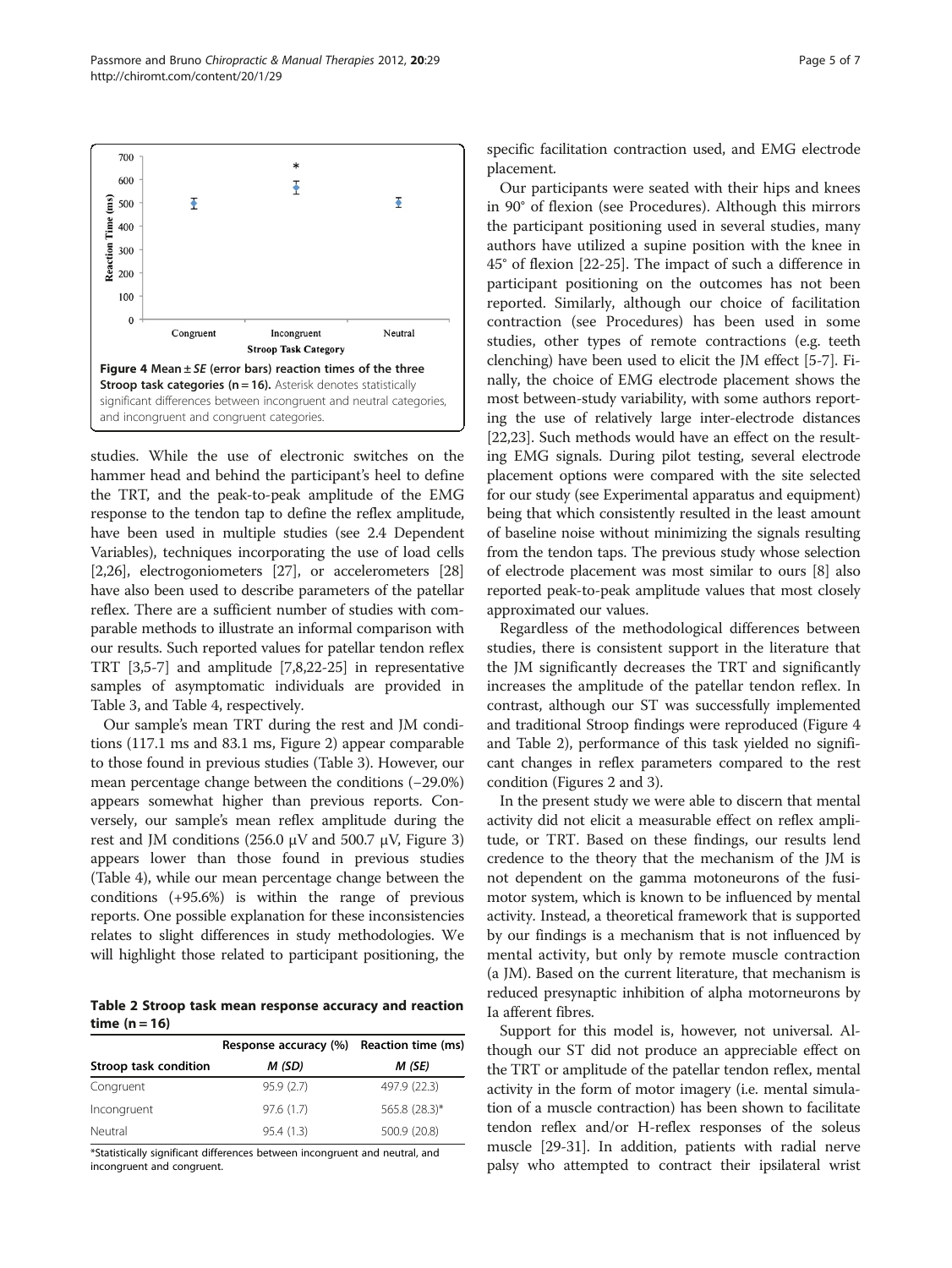|                           |           | $TRT_{RFST}$ (ms)      | $TRT_{IM}$ (ms)         | TRT Change $_{\text{REST - JM}}$ (%) |  |
|---------------------------|-----------|------------------------|-------------------------|--------------------------------------|--|
| Study                     | n         | M (SD)                 | M (SD)                  | м                                    |  |
| Clarkson (1978)           | <b>NR</b> | 83.1 (NR) to 86.3 (NR) | 77.6 (NR) to 80.6 (NR)* | $-5.7$ to $-7.6$                     |  |
| Hayes (1972)              | 16        | 115.0 (26.8)           | 99.5 (NR)*              | $-13.5$                              |  |
| Jacobson & Edwards (1990) | 10        | 103.4 (15.4)           | N/A                     | N/A                                  |  |
| Kroll (1968)              | 25        | 70.8 (20.1)            | 58.8 (10.9)*            | $-16.9$                              |  |
| Current study             | 16        | 117.1 (45.9)           | 83.1 (17.9)*            | $-29.0$                              |  |

<span id="page-5-0"></span>Table 3 Previously reported mean patellar tendon reflex total reflex time and change scores

Abbreviations: Total reflex time (TRT), Jendrassik maneuver (JM), not reported (NR), not applicable (N/A).

\*Statistically significant difference between JM and rest.

extensors (resulting in no contraction due to the palsy) demonstrated a small degree of patellar tendon reflex facilitation during the period of attempted contraction [[4](#page-6-0)]. Experimental results presented by Gregory, Wood, and Proske [\[9](#page-6-0)] challenge both of the predominant theoretical models of JM facilitation in the literature (i.e. fusimotor activation, reduced presynaptic inhibition of alpha motorneurons), leading these authors to theorize that the JM "does not involve the motoneurones directly, but must act at an interneuronal site somewhere upstream". It is beyond the scope of our study to comment further on the potential contribution of such "oligosynaptic pathways" [[9](#page-6-0)].

A potential limitation of our study is that the JM's and ST's effect on the participants' state of arousal is uncertain. Kobayashi, Yoshino, Takahashi, and Nomura [[32](#page-6-0)] demonstrated that the ST influences a person's state of arousal as measured using changes in skin conductance responses (SCR). McIntyre, Ring, and Carroll, [[33](#page-6-0)] tested mental computation (a task requiring cognition), compared to number repetition (attentional capture task), and found that changes in cardiovascular arousal occured with the computation task only. Extension of their study to include a measure of arousal during a physical JM could add more clarity to the role of arousal in reflex modulation and if that mechanism differs from the JM. Stimuli capable of inducing anxiety, sexual, or cardiovascular arousal can impact

spinal reflex parameters [[33](#page-6-0)-[35](#page-6-0)], but as of yet there is no evidence that a task that provokes arousal changes in SCR impacts spinal reflexes. Stimuli that induce arousal are predicted to be indicative of increased sympathetic nervous system activity, which is not thought to be related to the JM, and have been dismissed as being unrelated to the fusimotor system [\[9\]](#page-6-0). In a clinical context, it would not be practical to over-stimulate a participant's sympathetic nervous system for the purpose of spinal reflex reinforcement.

#### Conclusions

In summary, the findings of our study successfully replicated the traditional Jendrassik paradigm of reflex reinforcement. A classic Stroop effect was successfully replicated by our mental activity, yet it had no impact on TRT or reflex amplitude compared to the control condition. Thus, a task that was primarily mental activity-based in nature had no influence on the reflex parameters measured, while the traditional JM provided facilitation. The findings from this study provide support for the view that the mechanism for a JM is a reduction in PSI of alpha motoneurons by Ia afferents as it is influenced by physical and not mental activity. We conclude that clinicians who wish to reinforce a tendon reflex during a neurological examination would be advised to employ a method that is based on remote muscle contraction, rather than a concurrent mental activity.

|  |  | Table 4 Previously reported mean patellar tendon reflex EMG amplitude and change scores |
|--|--|-----------------------------------------------------------------------------------------|
|  |  |                                                                                         |

|                            |     | Amplitude $_{RFT}$ (mV) | Amplitude $_{IM}$ (mV) | Amplitude Change $_{\text{REST - JM}}$ (%) |  |
|----------------------------|-----|-------------------------|------------------------|--------------------------------------------|--|
| Study                      | n   | M (SD)                  | M(SD)                  | М                                          |  |
| Frijns et al., (1997)      | 102 | 1.8(1.2)                | $2.4(1.4)$ *           | 37.3                                       |  |
| Kuruoglu & Oh (1993)       | 24  | 1.4(0.9)                | N/A                    | N/A                                        |  |
| Stam & Tan (1987)          | 15  | 1.2(0.2)                | N/A                    | N/A                                        |  |
| Stam & van Creval (1989)   | 40  | $1.9$ (NR)              | N/A                    | N/A                                        |  |
| Toulouse & Delwaide (1980) | 20  | NR.                     | <b>NR</b>              | 180.0                                      |  |
| Zabelis et al., (1998)     | 52  | 0.7(0.5)                | $1.2(1.7)^{*}$         | 80.6                                       |  |
| Current study              | 16  | 0.26(0.31)              | 0.50(0.38)             | 95.6                                       |  |

Abbreviations: Jendrassik maneuver (JM), not reported (NR), not applicable (N/A).

\*Statistically significant difference between JM and rest.